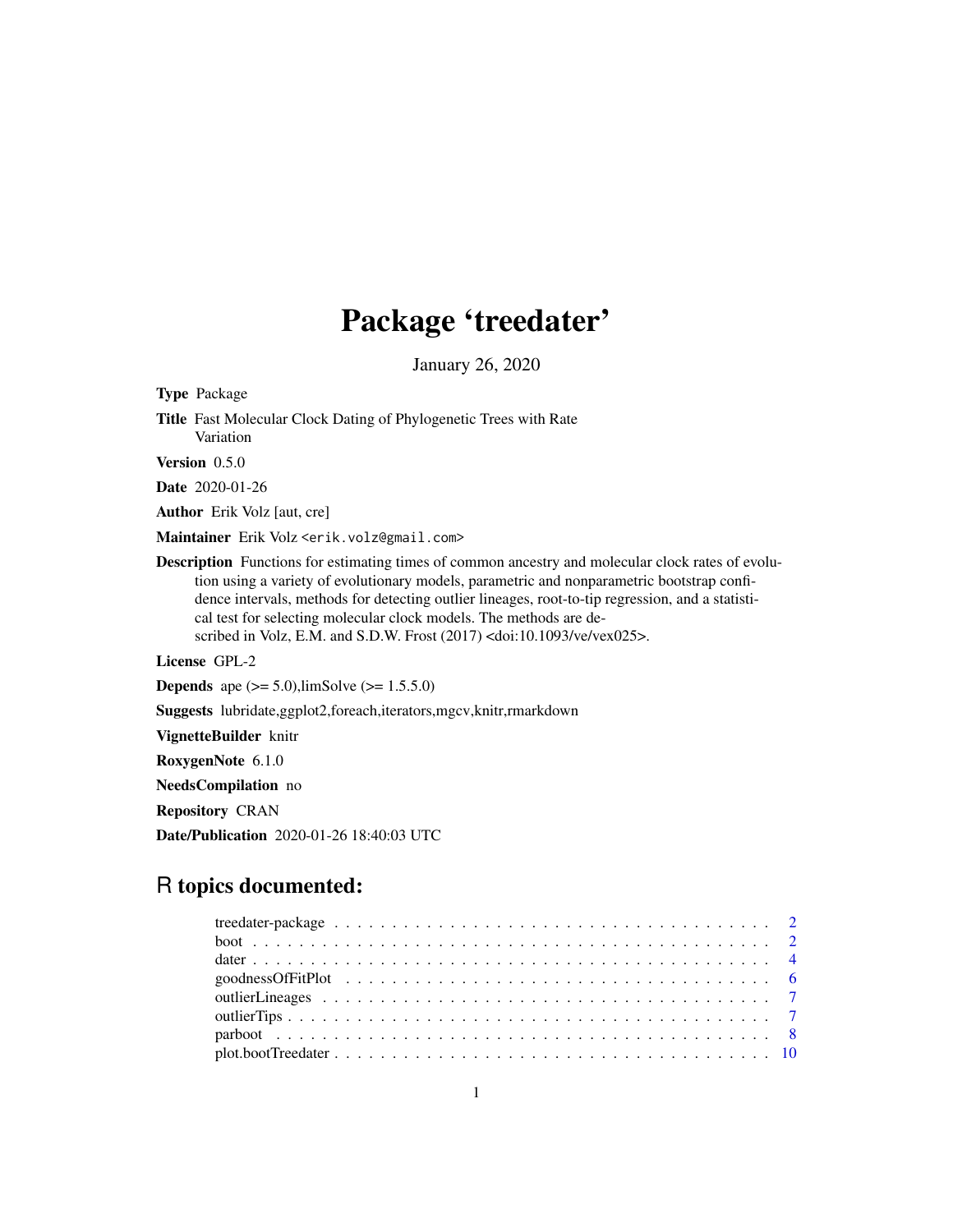<span id="page-1-0"></span>

| ~<br>. . | boot |
|----------|------|
|          |      |

| Index |  |  |  |  |  |  |  |  |  |  |  |  |  |  |  |  |  | 14 |
|-------|--|--|--|--|--|--|--|--|--|--|--|--|--|--|--|--|--|----|
|       |  |  |  |  |  |  |  |  |  |  |  |  |  |  |  |  |  |    |
|       |  |  |  |  |  |  |  |  |  |  |  |  |  |  |  |  |  |    |
|       |  |  |  |  |  |  |  |  |  |  |  |  |  |  |  |  |  |    |

treedater-package *treedater fits a molecular clock to a phylogenetic tree and estimates evolutionary rates and times of common ancestry.*

#### Description

Additional functions are provided for detecting outlier lineages (possible sequencing or alignment error). A statistical test is available for choosing between strict and relaxed clock models. The calendar time of each sample must be specified (possibly with bounds of uncertainty) and the length of the sequences used to estimate the tree. treedater uses heuristic search to optimise the TMRCAs of a phylogeny and the substitution rate. An uncorrelated relaxed molecular clock accounts for rate variation between lineages of the phylogeny which is parameterised using a Gamma-Poisson mixture model.

#### Author(s)

Maintainer: Erik Volz <erik.volz@gmail.com>

#### References

Volz, E. M., and S. D. W. Frost. "Scalable relaxed clock phylogenetic dating." Virus Evolution 3.2 (2017).

boot *Estimate of confidence intervals of molecular clock parameters with user-supplied set of bootstrap trees*

#### Description

If the original treedater fit estimated the root position, root position will also be estimated for each simulation, so the returned trees may have different root positions. Some replicates may converge to a strict clock or a relaxed clock, so the parameter estimates in each replicate may not be directly comparable. It is possible to compute confidence intervals for the times of particular nodes or for estimated sample times by inspecting the output from each fitted treedater object, which is contained in the \$trees attribute.

#### Usage

```
boot(td, tres, ncpu = 1, searchRoot = 1,
  overrideTempConstraint = TRUE, overrideClock = NULL, quiet = TRUE,
  normalApproxTMRCA = FALSE, parallel_foreach = FALSE)
```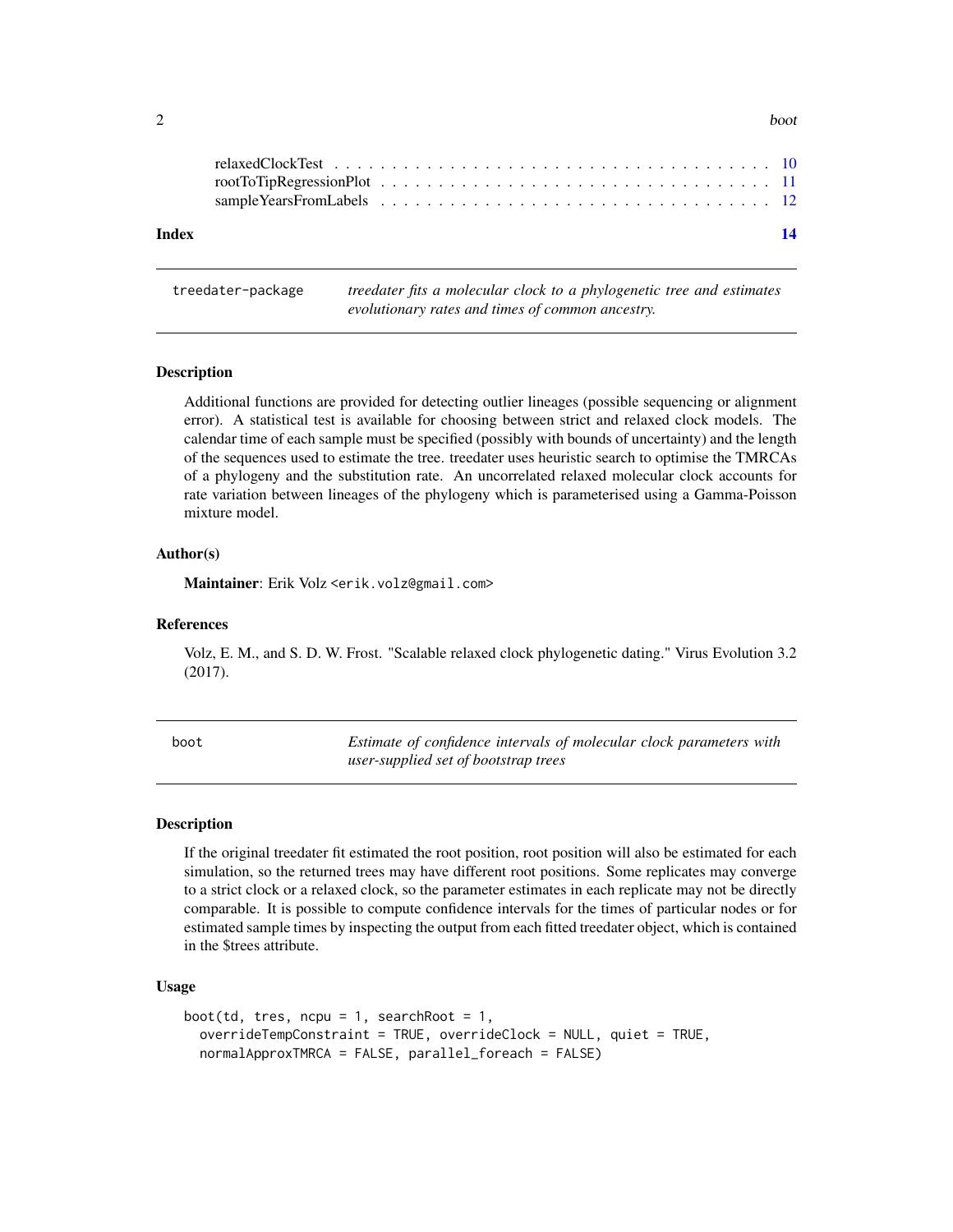#### boot 3

#### Arguments

| td                                   | A fitted treedater object                                                                                                                                            |  |  |  |  |
|--------------------------------------|----------------------------------------------------------------------------------------------------------------------------------------------------------------------|--|--|--|--|
| tres                                 | A list or multiphylo with bootstrap trees with branches in units of substitutions<br>per site                                                                        |  |  |  |  |
| ncpu                                 | Number of threads to use for parallel computation. Recommended.                                                                                                      |  |  |  |  |
| searchRoot<br>overrideTempConstraint | See *dater*<br>If TRUE (default) will not enforce positive branch lengths in simulation repli-<br>cates. Will speed up execution.                                    |  |  |  |  |
| overrideClock                        | May be 'strict' or 'additive' or 'relaxed' in which case will force simulations to<br>fit the corresponding model. If ommitted, will inherit the clock model from td |  |  |  |  |
| quiet                                | If TRUE will minimize output printed to screen                                                                                                                       |  |  |  |  |
| normalApproxTMRCA                    |                                                                                                                                                                      |  |  |  |  |
|                                      | If TRUE will use estimate standard deviation from simulation replicates and<br>report confidence interval based on normal distribution                               |  |  |  |  |
| parallel_foreach                     |                                                                                                                                                                      |  |  |  |  |
|                                      | If TRUE will use the foreach package for parallelization. May work better on<br>HPC systems.                                                                         |  |  |  |  |
|                                      |                                                                                                                                                                      |  |  |  |  |

#### Value

A list with elements

- trees: The fitted treedater objects corresponding to each simulation
- meanRates: Vector of estimated rates for each simulation
- meanRate\_CI: Confidence interval for substitution rate
- coef\_of\_variation\_CI: Confidence interval for rate variation
- timeOfMRCA\_CI: Confidence interval for time of common ancestor

#### Author(s)

Erik M Volz <erik.volz@gmail.com>

#### See Also

dater parboot

#### Examples

```
# simulate a tree
tre <- ape::rtree(25)
# sample times based on distance from root to tip:
sts <- setNames( ape::node.depth.edgelength( tre )[1:ape::Ntip(tre)], tre$tip.label)
# make a list of trees that simulate outcome of bootstrap using nonparametric phylogeny estimation
# also modify edge length to represent evolutionary distance with rate 1e-3:
bootTrees <- lapply( 1:25, function(i) {
.tre <- tre
```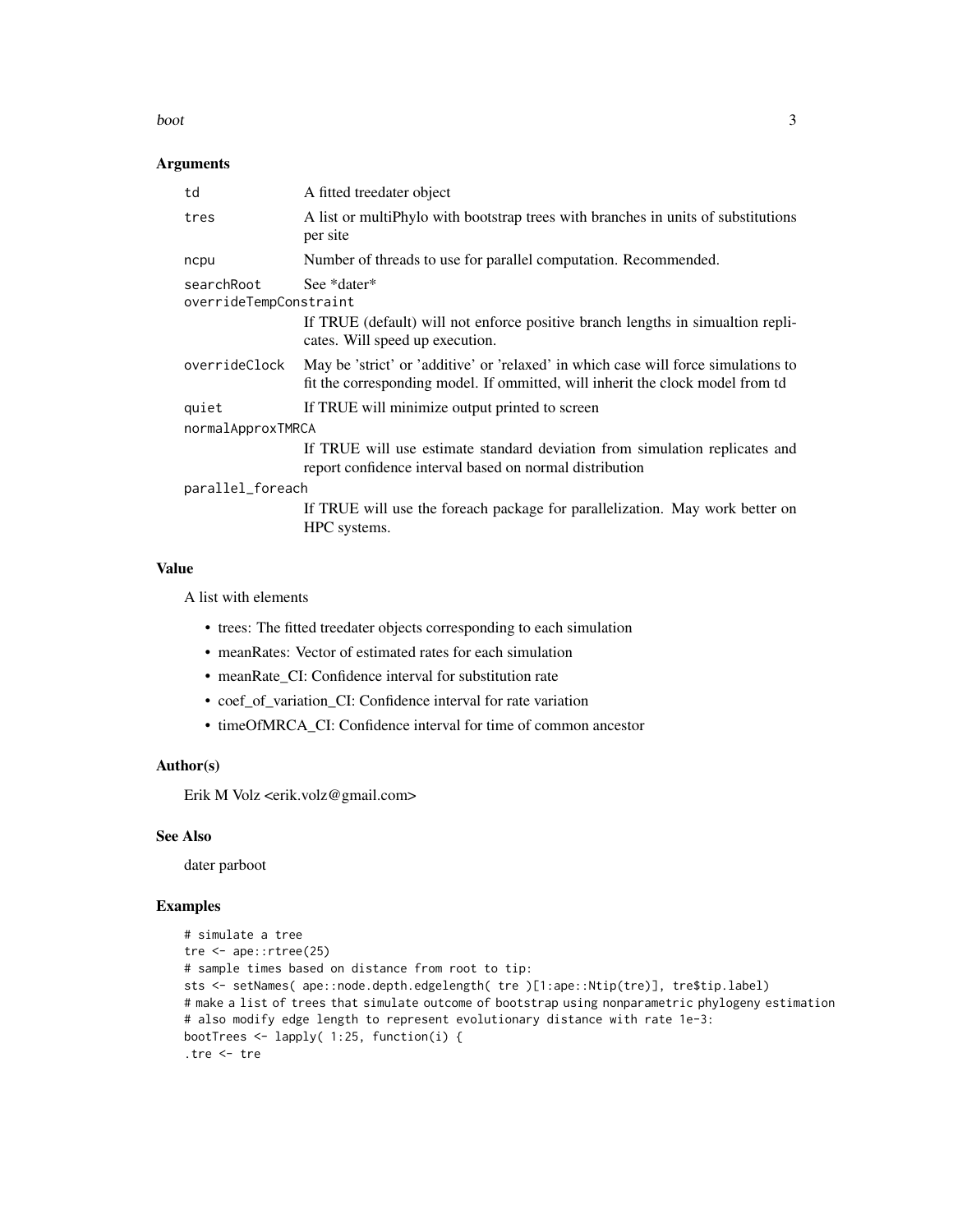```
.tre$edge.length <- tre$edge.length * pmax(rnorm( length(tre$edge.length), 1e-3, 1e-4 ), 0 )
.tre
})
tre$edge.length <- tre$edge.length * 1e-3
# run treedater
td <- dater( tre, sts, s= 1000, clock='strict', omega0=.0015 )
# bootstrap:
( tdboot <- boot( td, bootTrees ) )
# plot lineages through time :
plot( tdboot )
```

```
dater Estimate a time-scaled tree and fit a molecular clock
```
#### Description

Estimate a time-scaled tree and fit a molecular clock

#### Usage

```
dater(tre, sts, s = 1000, omega0 = NA, minblen = NA, maxit = 100,
  abstol = 1e-04, searchRoot = 5, quiet = TRUE,
  temporalConstraints = TRUE, clock = c("strict", "uncorrelated",
  "additive"), estimateSampleTimes = NULL,
  estimateSampleTimes_densities = list(), numStartConditions = 1,
  clsSolver = c("limSolve", "mgcv"), meanRateLimits = NULL, ncpu = 1,
 parallel_foreach = FALSE)
```
#### Arguments

| tre     | An ape::phylo which describes the phylogeny with branches in units of substi-<br>tutions per site. This may be a rooted or unrooted tree. If unrooted, the root<br>position will be estimated by checking multiple candidates chosen by root-to-<br>tip regression. If the tree has multifurcations, these will be resolved and a binary<br>tree will be returned. |
|---------|--------------------------------------------------------------------------------------------------------------------------------------------------------------------------------------------------------------------------------------------------------------------------------------------------------------------------------------------------------------------|
| sts     | Vector of sample times for each tip in phylogenetic tree. Vector must be named<br>with names corresponding to trestip. label.                                                                                                                                                                                                                                      |
| S       | Sequence length (numeric). This should correspond to sequence length used in<br>phylogenetic analysis and will not necessarily be the same as genome length.                                                                                                                                                                                                       |
| omega0  | Vector providing initial guess or guesses of the mean substitution rate (substitu-<br>tions per site per unit time). If not provided, will guess using root to tip regres-<br>sion.                                                                                                                                                                                |
| minblen | Minimum branch length in calendar time. By default, this will be the range of<br>sample times (max - min) divided by sample size.                                                                                                                                                                                                                                  |
| maxit   | Maximum number of iterations                                                                                                                                                                                                                                                                                                                                       |

<span id="page-3-0"></span>4 dater and the control of the control of the control of the control of the control of the control of the control of the control of the control of the control of the control of the control of the control of the control of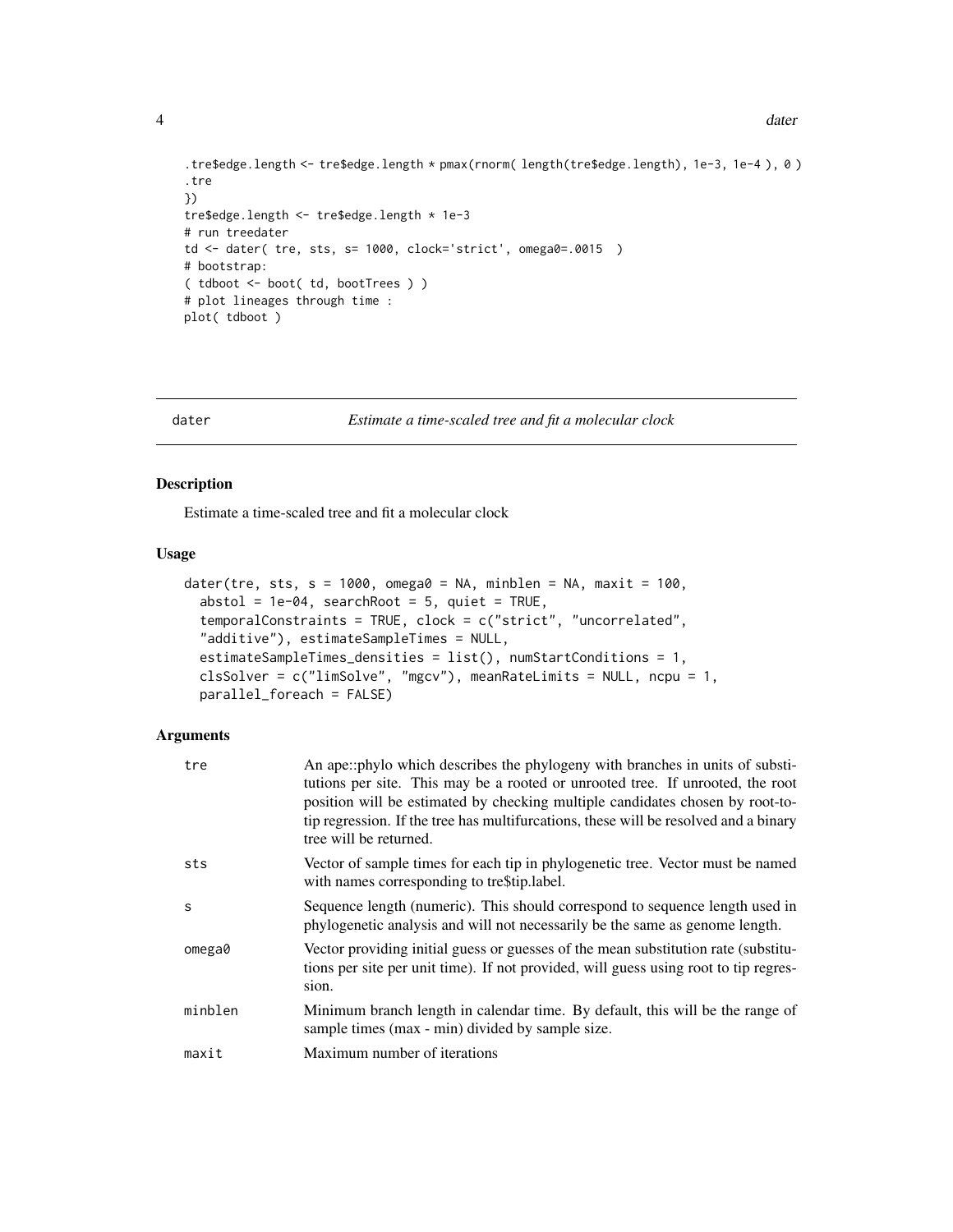#### dater 5 and 5 and 5 and 5 and 5 and 5 and 5 and 5 and 5 and 5 and 5 and 5 and 5 and 5 and 5 and 5 and 5 and 5 and 5 and 5 and 5 and 5 and 5 and 5 and 5 and 5 and 5 and 5 and 5 and 5 and 5 and 5 and 5 and 5 and 5 and 5 and

| abstol                        | Difference in log likelihood between successive iterations for convergence.                                                                                                                                                                                                                                                                                                                                                                                                                                                                       |
|-------------------------------|---------------------------------------------------------------------------------------------------------------------------------------------------------------------------------------------------------------------------------------------------------------------------------------------------------------------------------------------------------------------------------------------------------------------------------------------------------------------------------------------------------------------------------------------------|
| searchRoot                    | Will search for the optimal root position using the top matches from root-to-tip<br>regression. If search Root=x, dates will be estimated for x trees, and the estimate<br>with the highest likelihood will be returned.                                                                                                                                                                                                                                                                                                                          |
| quiet                         | If TRUE, will suppress messages during execution                                                                                                                                                                                                                                                                                                                                                                                                                                                                                                  |
| temporalConstraints           |                                                                                                                                                                                                                                                                                                                                                                                                                                                                                                                                                   |
|                               | If TRUE, will enforce the condition that an ancestor node in the phylogeny oc-<br>curs before all progeny. Equivalently, this will preclude negative branch lengths.<br>Note that execution is faster if this option is FALSE.                                                                                                                                                                                                                                                                                                                    |
| clock                         | The choice of molecular clock model. Choices are 'uncorrelated', 'additive', or<br>'strict'.                                                                                                                                                                                                                                                                                                                                                                                                                                                      |
| estimateSampleTimes           |                                                                                                                                                                                                                                                                                                                                                                                                                                                                                                                                                   |
|                               | If some sample times are not known with certainty, bounds can be provided with<br>this option. This should take the form of a data frame with columns 'lower' and<br>'upper' providing the sample time bounds for each uncertain tip. Row names<br>of the data frame should correspond to elements in tip.label of the input tree.<br>Tips with sample time bounds in this data frame do not need to appear in the<br>*sts* argument, however if they are included in *sts*, that value will be used as<br>a starting condition for optimisation. |
| estimateSampleTimes_densities |                                                                                                                                                                                                                                                                                                                                                                                                                                                                                                                                                   |
|                               | An optional named list of log densities which would be used as priors for un-<br>known sample times. Names should correspond to elements in tip.label with<br>uncertain sample times.                                                                                                                                                                                                                                                                                                                                                             |
| numStartConditions            |                                                                                                                                                                                                                                                                                                                                                                                                                                                                                                                                                   |
|                               | Will attempt optimisation from more than one starting point if $>0$                                                                                                                                                                                                                                                                                                                                                                                                                                                                               |
| clsSolver                     | Which package should be used for constrained least-squares? Options are "mgcv"<br>or "limSolve"                                                                                                                                                                                                                                                                                                                                                                                                                                                   |
|                               | meanRateLimits Optional constraints for the mean substitution rate                                                                                                                                                                                                                                                                                                                                                                                                                                                                                |
| ncpu                          | Number of threads for parallel computing                                                                                                                                                                                                                                                                                                                                                                                                                                                                                                          |
| parallel_foreach              |                                                                                                                                                                                                                                                                                                                                                                                                                                                                                                                                                   |
|                               | If TRUE, will use the "foreach" package instead of the "parallel" package. This<br>may work better on some HPC systems.                                                                                                                                                                                                                                                                                                                                                                                                                           |

#### Details

Estimates the calendar time of nodes in the given phylogenetic tree with branches in units of substitutions per site. The calendar time of each sample must also be specified and the length of the sequences used to estimate the tree. If the tree is not rooted, this function will estimate the root position. For an introduction to all options and features, see the vignette on Influenza H3N2: vignette("h3n2")

Multiple molecular clock models are supported including a strict clock and two variations on relaxed clocks. The 'uncorrelated' relaxed clock is the Gamma-Poisson mixture presented by Volz and Frost (2017), while the 'additive' variance model was developed by Didelot & Volz (2019).

#### Value

A time-scaled tree and estimated molecular clock rate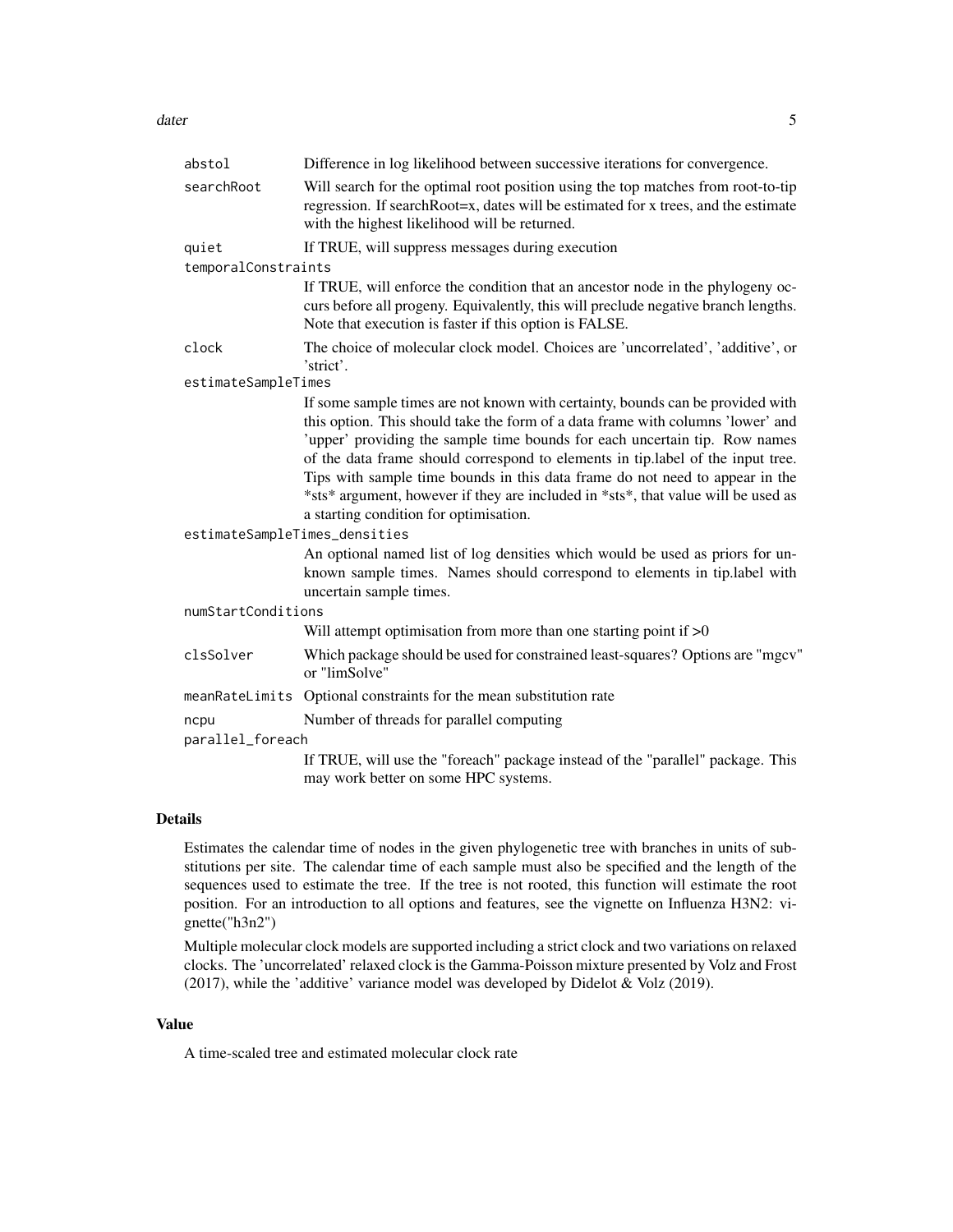#### <span id="page-5-0"></span>References

E.M. Volz and Frost, S.D.W. (2017) Scalable relaxed clock phylogenetic dating. Virus Evolution. X. Didelot and Volz, E.M. (2019) Additive uncorrelated relaxed clock models.

#### Author(s)

Erik M Volz <erik.volz@gmail.com>

#### See Also

ape::chronos ape::estimate.mu

#### Examples

```
## simulate a random tree and sample times for demonstration
# make a random tree:
tre <- ape::rtree(50)
# sample times based on distance from root to tip:
sts <- setNames( ape::node.depth.edgelength( tre )[1:ape::Ntip(tre)], tre$tip.label)
# modify edge length to represent evolutionary distance with rate 1e-3:
tre$edge.length <- tre$edge.length * 1e-3
# treedater:
td \leftarrow date (tre, sts =sts, s = 1000, clock='strict', omega0=.0015)
```
goodnessOfFitPlot *Produce a goodness of fit plot*

#### Description

The sorted tail probabilties (p values) for each edge in the tree under the fitted model

#### Usage

```
goodnessOfFitPlot(td)
```
#### Arguments

td A treedater object generated by the dater function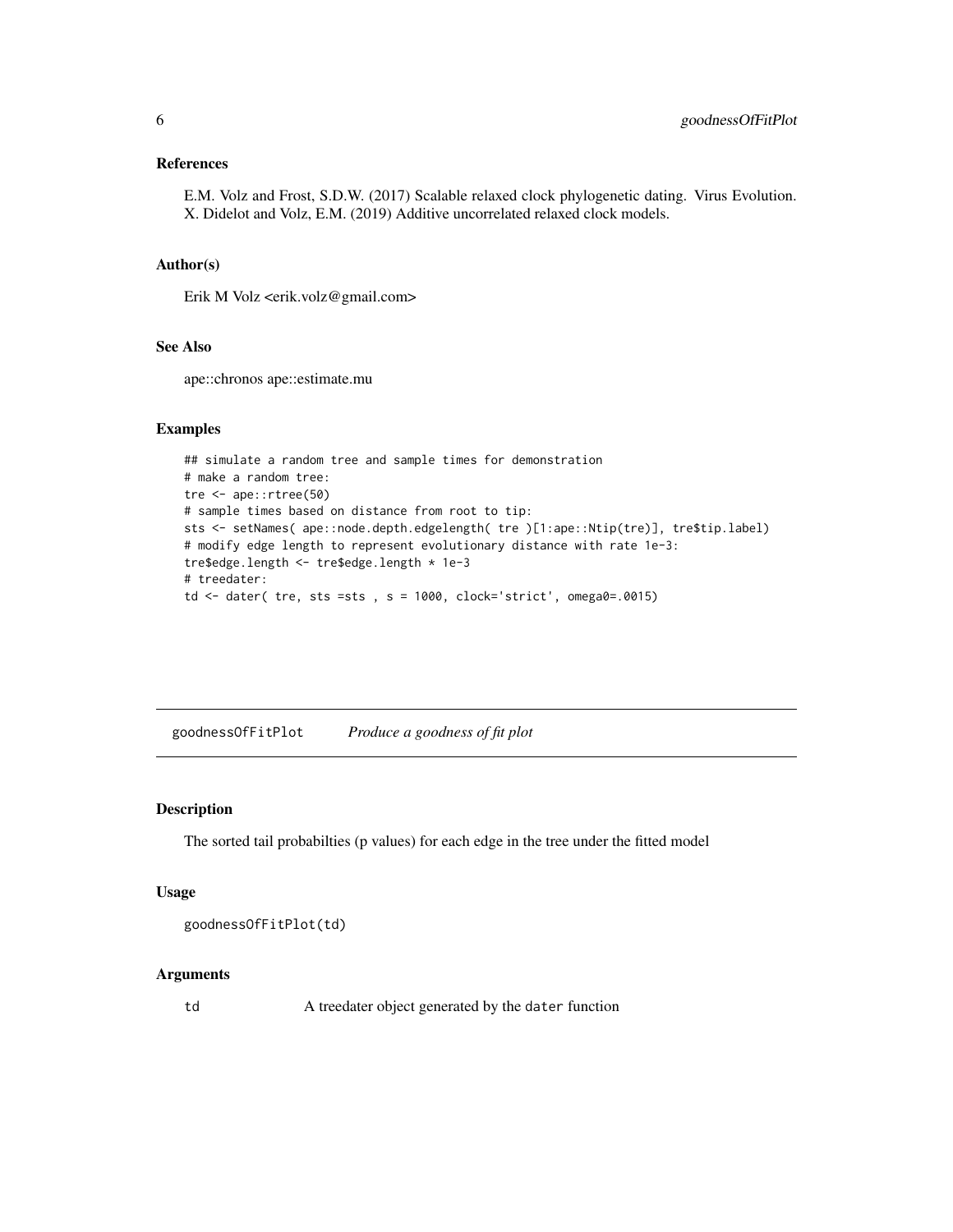<span id="page-6-0"></span>

#### Description

Outliers are detected using the \*stats::p.adjust\* function and the 'fdr' function. The test requires that \*dater\* was used with the temporalConstraints=TRUE.

#### Usage

```
outlierLineages(td, alpha = 0.05, type = c("tips", "internal", "all"))
```
#### Arguments

| td    | A fitted treedater object                                                       |
|-------|---------------------------------------------------------------------------------|
| alpha | The tail probability used for classifying lineages as outliers                  |
| type  | Should outliers be detected on tip lineages, interal lineages, or all lineages? |

#### Value

A data frame summarizing for each lineage the p values, adjusted p values  $('q')$ , likelihood, rates, and branch lengths.

#### See Also

dater outlier.tips

| outlierTips | Detect terminal lineages with unusually large evolutionary divergence |
|-------------|-----------------------------------------------------------------------|
|             | under the fitted treedater model                                      |

#### Description

This is a convient wrapper of the \*outlier.lineages\*

#### Usage

outlierTips(td, alpha = 0.05)

#### Arguments

| td    | A fitted treedater object                                      |
|-------|----------------------------------------------------------------|
| alpha | The tail probability used for classifying lineages as outliers |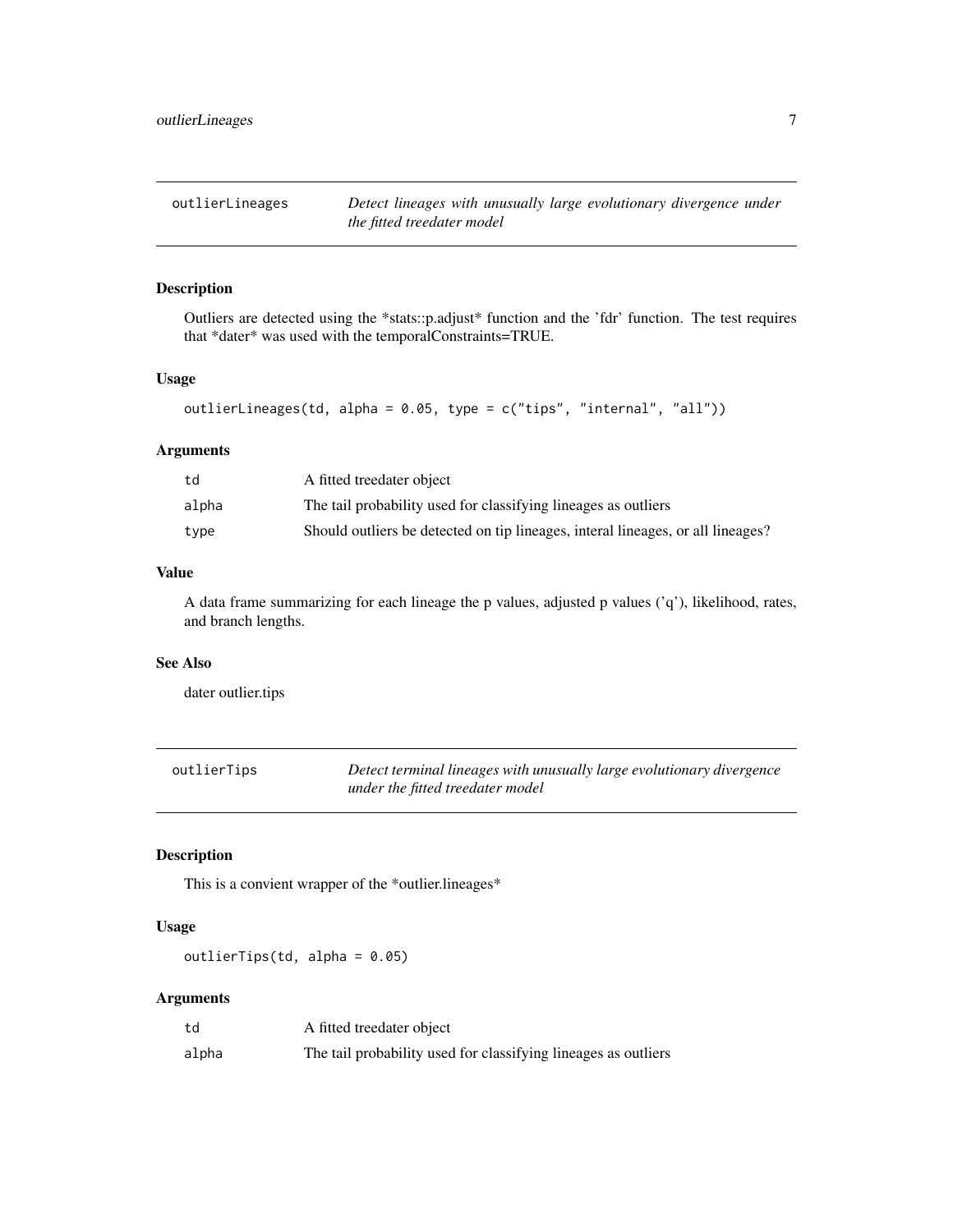#### <span id="page-7-0"></span>Value

A data frame summarizing for each lineage the p values, adjusted p values  $('q')$ , likelihood, rates, and branch lengths.

#### See Also

dater outlier.lineages

parboot *Estimate of confidence intervals using parametric bootstrap for molecular clock dating.*

#### Description

This function simulates phylogenies with branch lengths in units of substitutions per site. Simulations are based on a fitted treedater object which provides parameters of the molecular clock model. The treedater method is applied to each simulated tree providing a Monte Carlo estimate of variance in rates and dates.

#### Usage

```
parboot(td, nreps = 100, ncpu = 1, overrideTempConstraint = TRUE,overrideClock = NULL, overrideSearchRoot = TRUE,
 overrideSeqLength = NULL, quiet = TRUE, normalApproxTMRCA = FALSE,
 parallel_foreach = FALSE)
```
#### Arguments

| td                     | A fitted treedater object                                                                                                                                                      |
|------------------------|--------------------------------------------------------------------------------------------------------------------------------------------------------------------------------|
| nreps                  | Integer number of simulations to be carried out                                                                                                                                |
| ncpu                   | Number of threads to use for parallel computation. Recommended.                                                                                                                |
| overrideTempConstraint |                                                                                                                                                                                |
|                        | If TRUE (default) will not enforce positive branch lengths in simulation repli-<br>cates. Will speed up execution.                                                             |
| overrideClock          | May be 'strict' or 'additive' or 'uncorrelated' in which case will force simula-<br>tions to fit the corresponding model. If ommitted, will inherit the clock model<br>from td |
| overrideSearchRoot     |                                                                                                                                                                                |
|                        | If TRUE, will re-use root position from input treedater tree. Otherwise may<br>re-estimate root position in simulations                                                        |
| overrideSeqLength      |                                                                                                                                                                                |
|                        | Optional sequence length to use in simulations                                                                                                                                 |
| quiet                  | If TRUE will minimize output printed to screen                                                                                                                                 |
| normalApproxTMRCA      |                                                                                                                                                                                |
|                        | If TRUE will use estimate standard deviation from simulation replicates and<br>report confidence interval based on normal distribution                                         |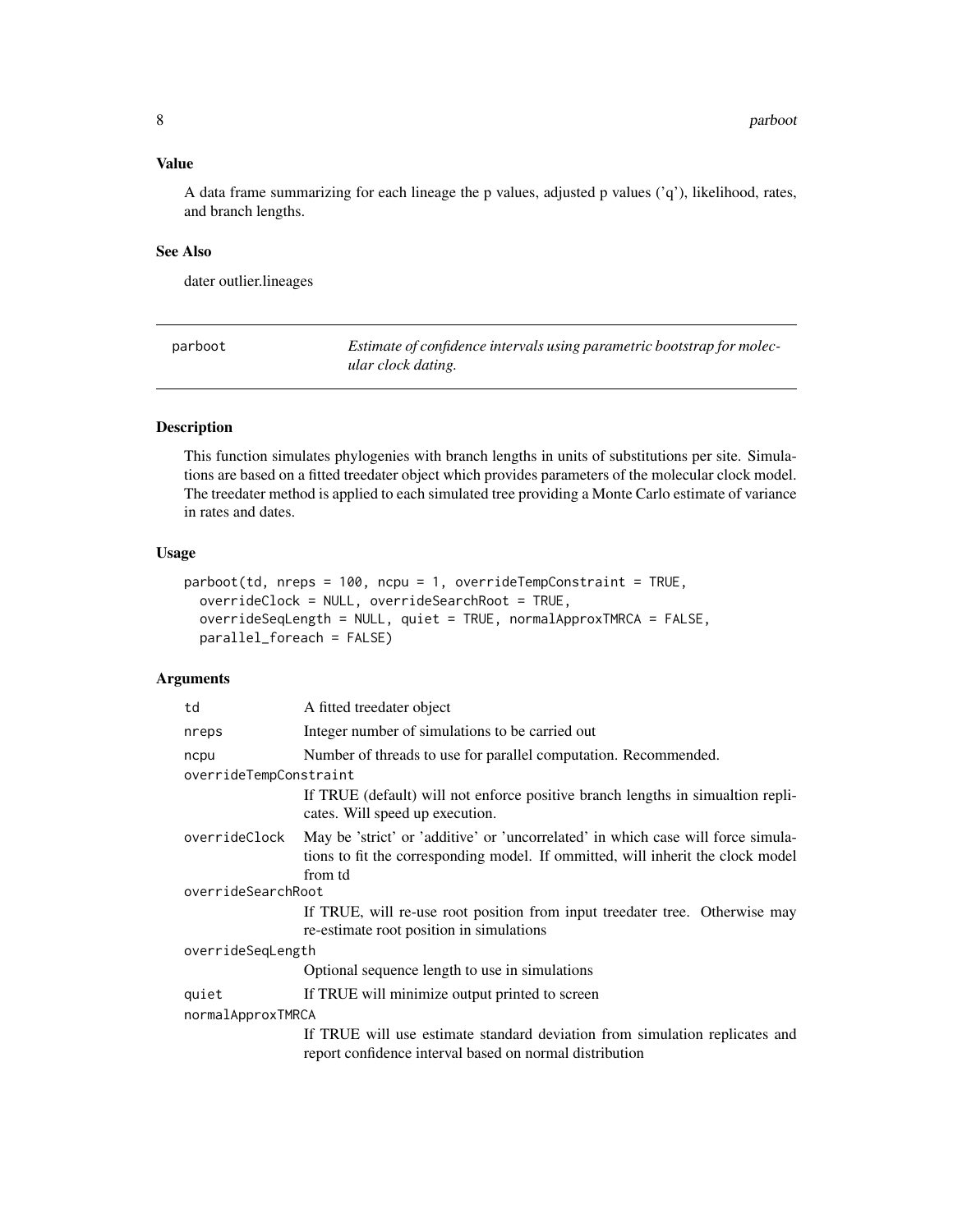#### parboot 9

parallel\_foreach

If TRUE will use the foreach package for parallelization. May work better on HPC systems.

#### **Details**

If the original treedater fit estimated the root position, root position will also be estimated for each simulation, so the returned trees may have different root positions. Some replicates may converge to a strict clock or a relaxed clock, so the parameter estimates in each replicate may not be directly comparable. It is possible to compute confidence intervals for the times of particular nodes or for estimated sample times by inspecting the output from each fitted treedater object, which is contained in the \$trees attribute.

#### Value

A list with elements

- trees: The fitted treedater objects corresponding to each simulation
- meanRates: Vector of estimated rates for each simulation
- meanRate\_CI: Confidence interval for substitution rate
- coef of variation CI: Confidence interval for rate variation
- timeOfMRCA\_CI: Confidence interval for time of common ancestor

#### Author(s)

Erik M Volz <erik.volz@gmail.com>

#### See Also

dater boot

#### Examples

```
# make a random tree
tre <- ape::rtree(25)
# simulate sample times based on distance from root to tip:
sts <- setNames( ape::node.depth.edgelength( tre )[1:ape::Ntip(tre)], tre$tip.label)
# modify edge length to represent evolutionary distance with rate 1e-3:
tre$edge.length <- tre$edge.length * 1e-3
# treedater:
td <- dater( tre, sts=sts, s=1000, clock='strict', omega0=.0015 )
# parametric bootstrap:
pb <- parboot( td, nreps=25 )
# plot lineages through time
plot( pb )
```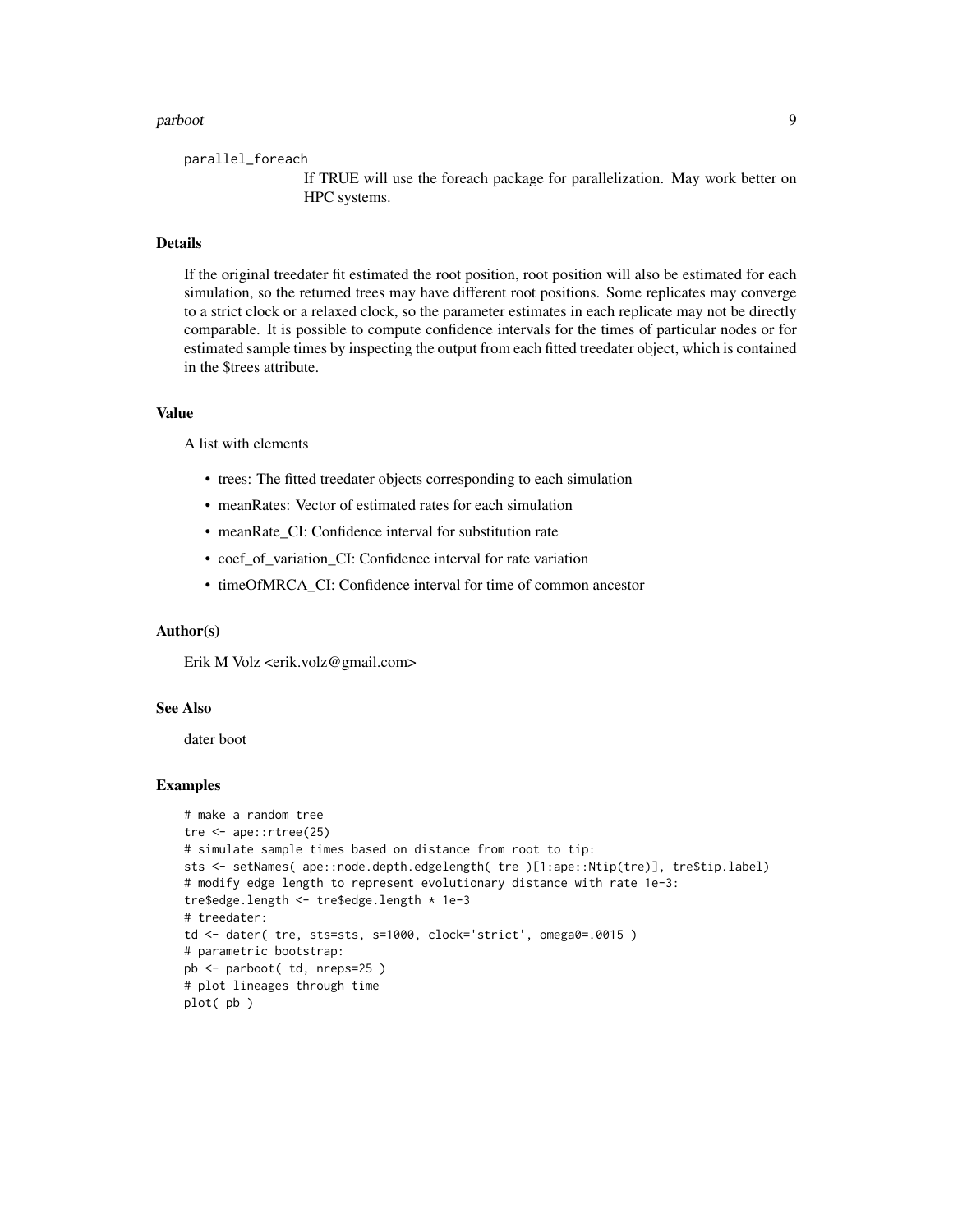<span id="page-9-0"></span>

#### Description

Plots lineages through time and confidence intervals estimated by bootstrap.

#### Usage

```
## S3 method for class 'bootTreedater'
plot(x, t0 = NA, res = 100, ggbot = FALSE,cumulative = FALSE, ...)
```
#### Arguments

| X          | A bootTreedater object produced by *parboot* or *boot*    |
|------------|-----------------------------------------------------------|
| t0         | The lower bound of the time axis to show                  |
| res        | The number of time points on the time axis                |
| ggplot     | If TRUE, will return a plot made with the ggplot2 package |
| cumulative | If TRUE, will show only decreasing lineages through time  |
| $\ddotsc$  | Additional arg's are passed to *ggplot* or *plot*         |
|            |                                                           |

| relaxedClockTest | Use parametric bootstrap to test if relaxed clock offers improved fit to |
|------------------|--------------------------------------------------------------------------|
|                  | data.                                                                    |

#### Description

This function simulates phylogenies with branch lengths in units of substitutions per site. Simulations are based on a fitted treedater object which provides parameters of the molecular clock model. The coefficient of variation of rates is estimated using a relaxed clock model applied to strict clock simulations. Estimates of the CV is then compared to the null distribution provided by simulations.

#### Usage

```
relaxedClockTest(..., nreps = 100, overrideTempConstraint = T,
 ncpu = 1
```
#### Arguments

| $\cdots$               | arguments passed to *dater*                                     |
|------------------------|-----------------------------------------------------------------|
| nreps                  | Integer number of simulations                                   |
| overrideTempConstraint |                                                                 |
|                        | see *parboot*                                                   |
| ncpu                   | Number of threads to use for parallel computation. Recommended. |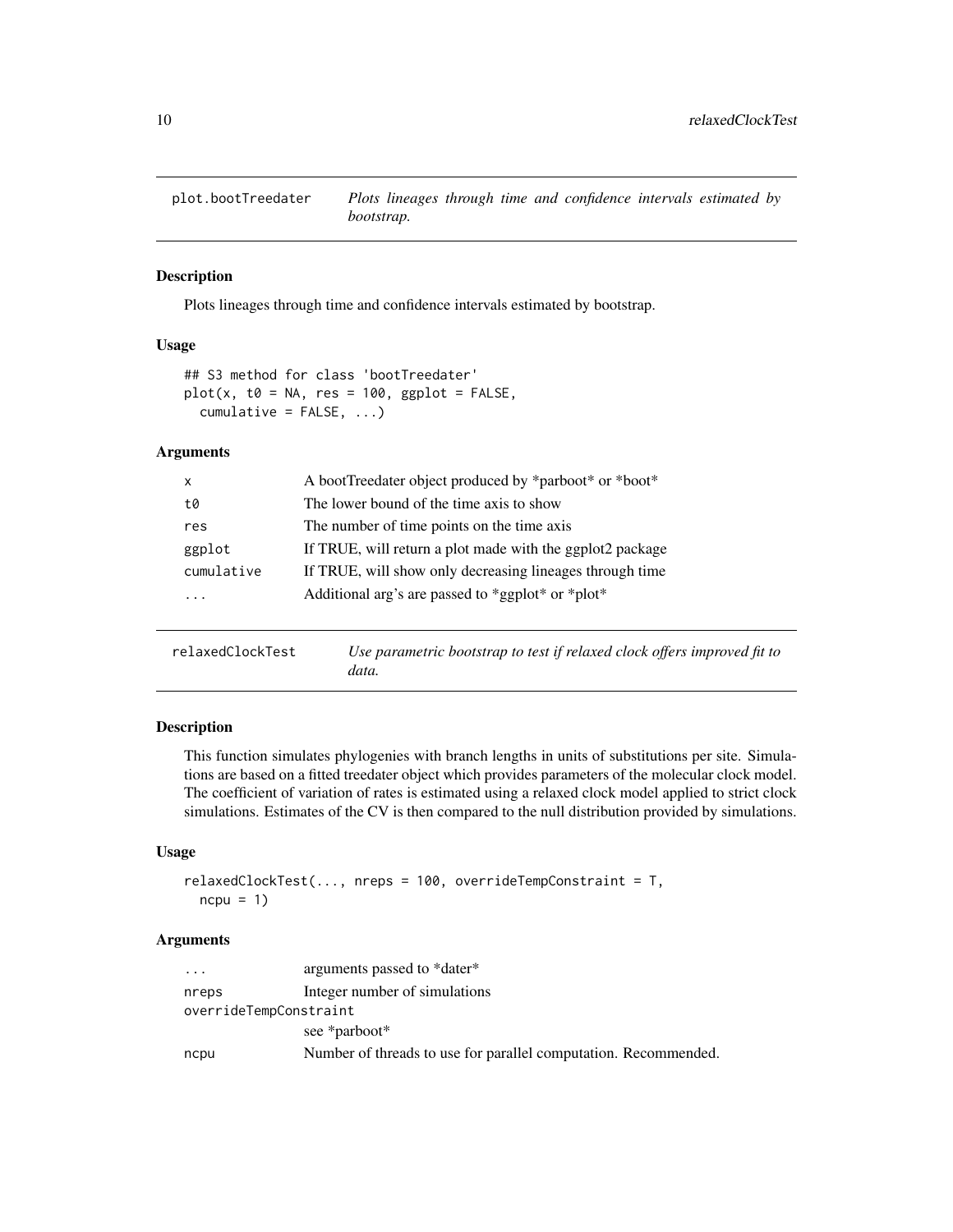#### <span id="page-10-0"></span>Details

This function will print the optimal clock model and the distribution of the coefficient of variation statistic under the null hypothesis (strict clock). Parameters passed to this function should be the same as when calling \*dater\*.

#### Value

A list with elements:

- strict\_treedater: A dater object under a strict clock
- relaxed\_treedater: A dater object under a relaxed clock
- clock: The favoured clock model
- parboot: Result of call to \*parboot\* using fitted treedater and forcing a relaxed clock
- nullHypothesis\_coef\_of\_variation\_CI: The null hypothesis CV

#### Author(s)

Erik M Volz <erik.volz@gmail.com>

#### Examples

```
# simulate a tree
tre <- ape::rtree(25)
# sample times based on distance from root to tip:
sts <- setNames( ape::node.depth.edgelength( tre )[1:ape::Ntip(tre)], tre$tip.label)
# modify edge length to represent evolutionary distance with rate 1e-3:
tre$edge.length <- tre$edge.length * 1e-3
relaxedClockTest( tre, sts, s= 1000, omega0=.0015 , nreps=25)
```
rootToTipRegressionPlot

*Plot evolutionary distance from root to sample times and estimated internal node times and regression lines*

#### Description

If a range of sample times was given, these will be estimated. Red and black respectively indicate sample and internal nodes. This function will print statistics computed from the linear regression model.

#### Usage

```
rootToTipRegressionPlot(td, show.tip.labels = FALSE, textopts = NULL,
 pointopts = NULL, ...)
```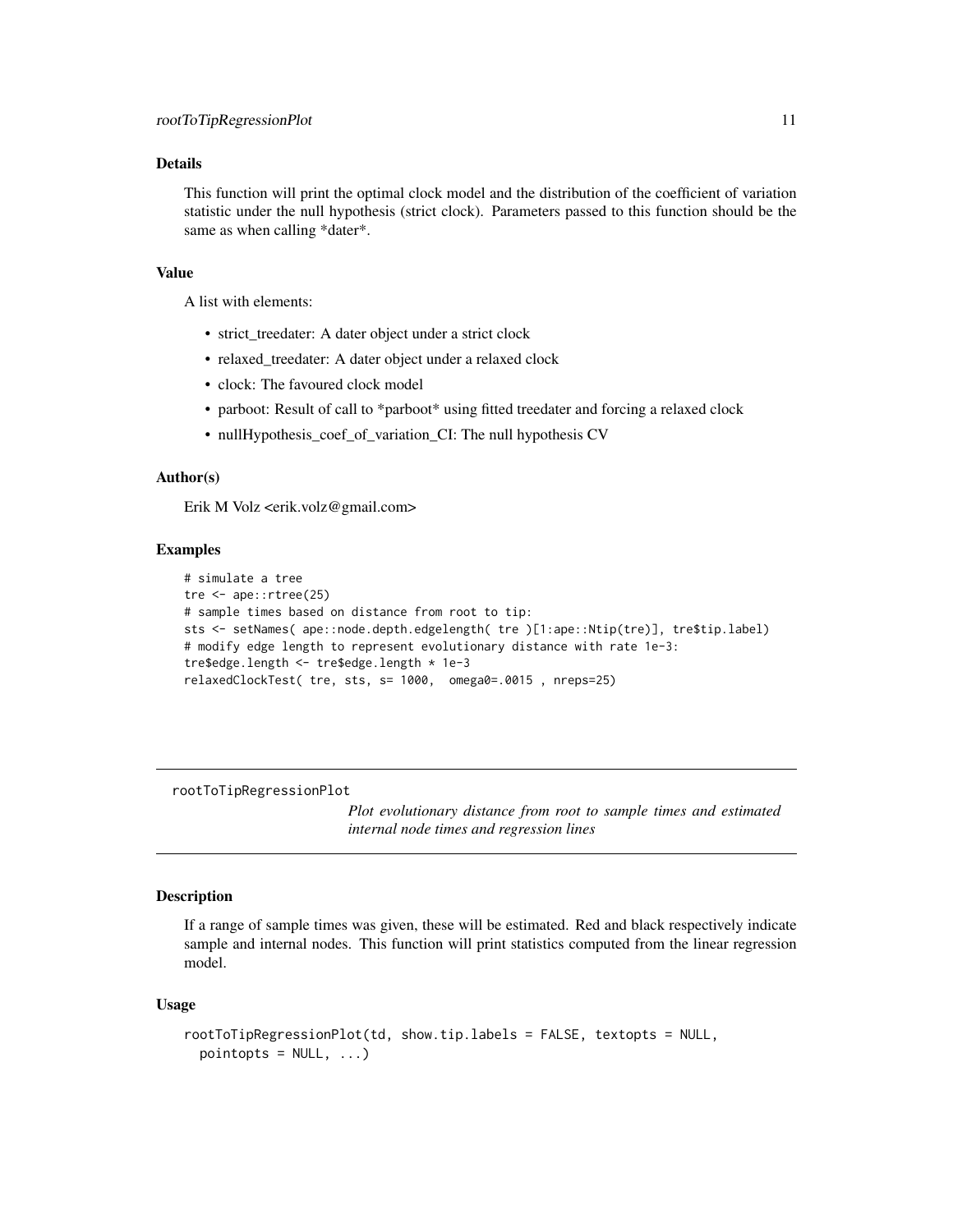#### <span id="page-11-0"></span>Arguments

| td              | A fitted treedater object                                                                                     |
|-----------------|---------------------------------------------------------------------------------------------------------------|
| show.tip.labels |                                                                                                               |
|                 | If TRUE, the names of each sample will be plotted at the their corresponding<br>time and evoutionary distance |
| textopts        | An optional list of parameters for plotted tip labels. Passed to the *text* func-<br>tion.                    |
| pointopts       | An optional list of parameters for plotted points if showing tip labels. Passed to<br>the *points* function.  |
| .               | Additional arguments are passed to plot                                                                       |

#### Value

The fitted linear model (class 'lm')

#### Examples

```
## simulate a random tree and sample times for demonstration
# make a random tree:
tre <- ape::rtree(50)
# sample times based on distance from root to tip:
sts <- setNames( ape::node.depth.edgelength( tre )[1:ape::Ntip(tre)], tre$tip.label)
# modify edge length to represent evolutionary distance with rate 1e-3:
tre$edge.length <- tre$edge.length * 1e-3
# treedater:
td \leq date (tre, sts =sts, clock='strict', s = 1000, omega0 = 0015)
# root to tip regression:
fit = rootToTipRegressionPlot( td )
summary(fit)
```
sampleYearsFromLabels *Compute a vector of numeric sample times from labels in a sequence aligment or phylogeny*

#### Description

Compute a vector of numeric sample times from labels in a sequence aligment or phylogeny

#### Usage

```
sampleYearsFromLabels(tips, dateFormat = "%Y-%m-%d",
 delimiter = NULL, index = NULL, regex = NULL)
```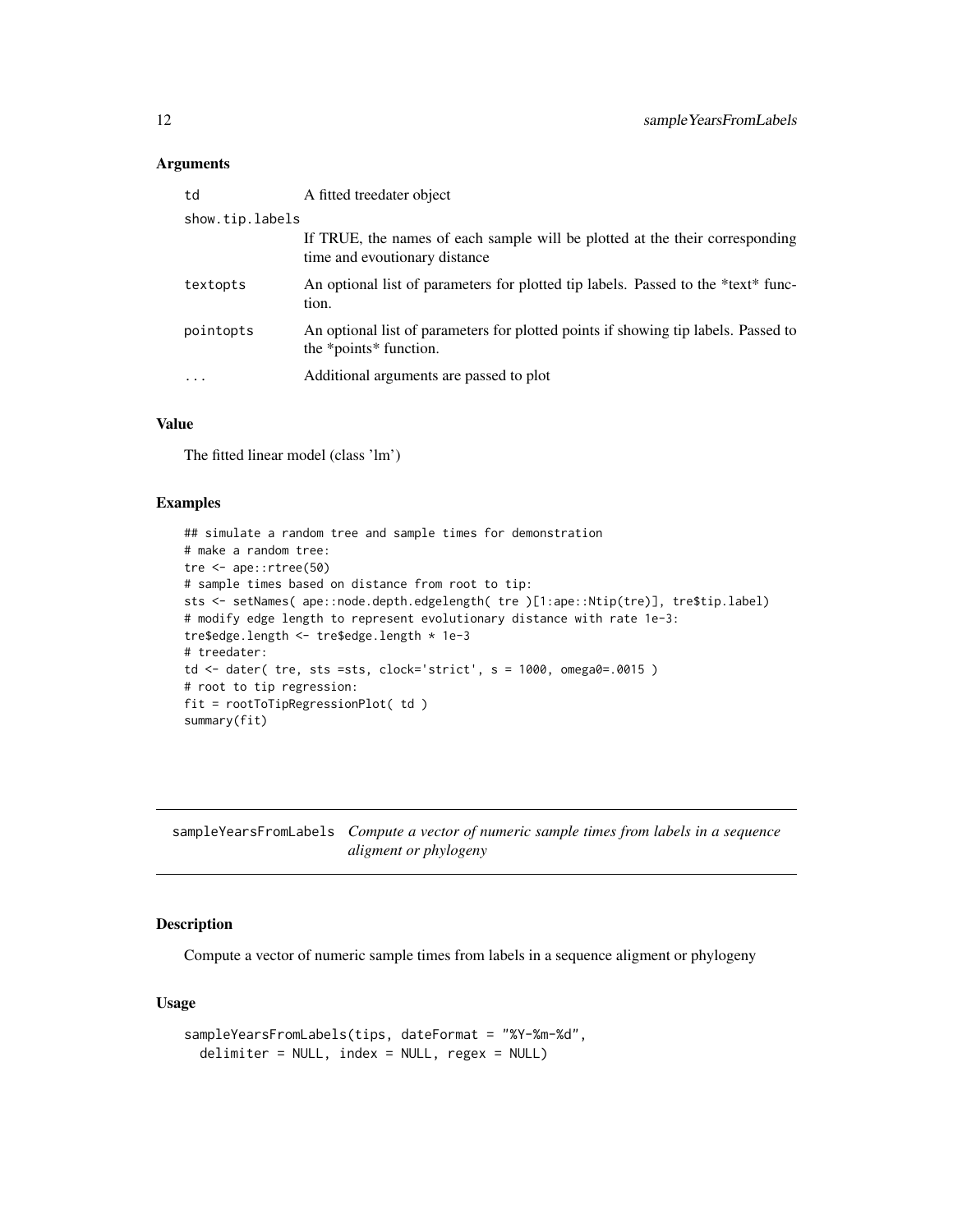#### Arguments

| tips       | A character vector supplying the name of each sample                                                   |
|------------|--------------------------------------------------------------------------------------------------------|
| dateFormat | The format of the sample date. See ?Date for more information                                          |
| delimiter  | Character(s) which separate data in each label                                                         |
| index      | Integer position of the date string in each label with respect to *delimiter*                          |
| regex      | A regular expression for finding the date substring. Should not be used with<br>*delimiter* or *index* |

#### Value

Numeric vector with sample time in decimal format.

#### Examples

```
## A couple of labels for Ebola virus sequences:
sampleYearsFromLabels( c('EBOV|AA000000|EM104|SierraLeone_EM|2014-06-02'
                       , 'EBOV|AA000000|G3713|SierraLeone_G|2014-06-09')
, delimiter='|' )
## Equivalently:
sampleYearsFromLabels( c('EBOV|AA000000|EM104|SierraLeone_EM|2014-06-02'
                       , 'EBOV|AA000000|G3713|SierraLeone_G|2014-06-09')
 , regex='[0-9]+-[0-9]+-[0-9]+')
```